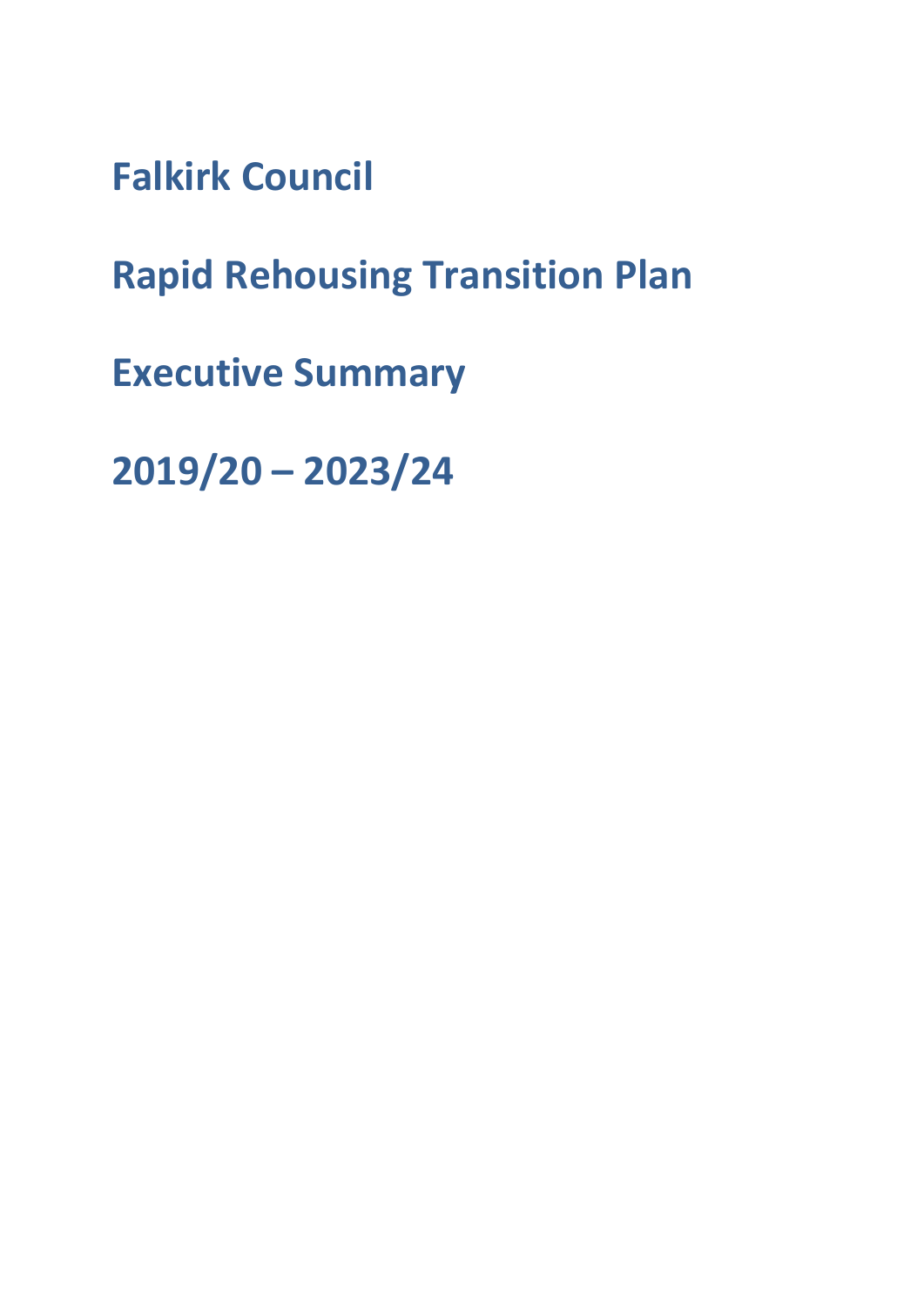# **Introduction**

"Build a Scotland, where people are treated with fairness, dignity and respect, there is no place for homelessness or rough sleeping"

This is one of the key statements within the Scottish Governments Ending Homelessness Together action plan published in November 2017 which sets out measures for national and local government and the third sector providing frontline services to work together to eradicate rough sleeping, transform temporary accommodation and fundamentally seek to end homelessness.

To achieve this, they have recommended that:

- homelessness should be resolved through effective prevention wherever possible;
- homeless applicants should be rapidly resettled in a permanent housing solution;
- homeless applicants should have access to the widest range of housing options;
- temporary accommodation should only be used as a stop-gap;
- effective support should be available from day one to enable the homeless household to sustain their own tenancy, and
- supported accommodation should be available for that small minority of applicants who are not able to sustain their own tenancy at the present time.

As part of the redress towards homelessness, recommendations were approved by the Scottish Government to establish Rapid Rehousing Transition Plans (RRTP). This has introduced a new planning framework for local authorities and their partners from April 2019 to March 2024 to transition to a rapid rehousing approach. The Scottish Government will release a national funding pot of £50 million over the period to allow Local Authorities to progress their plans in addition to a commitment from authorities Health and Social Care Partnerships and third sector partners to contribute resources to deliver the RRTP.

Rapid rehousing is about rehousing those who have experienced homelessness as quickly as possible, reducing the time and trauma of being in temporary accommodation. Although prevention will be at the heart of Falkirk's transition plan, we will not be able to prevent all homelessness. Where homelessness cannot be prevented then rapid rehousing approach will be adopted which will mean that

- A settled, permanent housing outcome is achieved as quickly as possible
- That time spend in temporary accommodation is kept to a minimum and multiple moves within this are avoided
- That temporary accommodation meets the need of the household, taking into account their housing and support needs.

For those who have complex and multiple needs beyond housing they will be supported by

- Implementing a Housing First approach
- Providing trauma informed accommodation, where permanent accommodation and Housing First support is not suitable.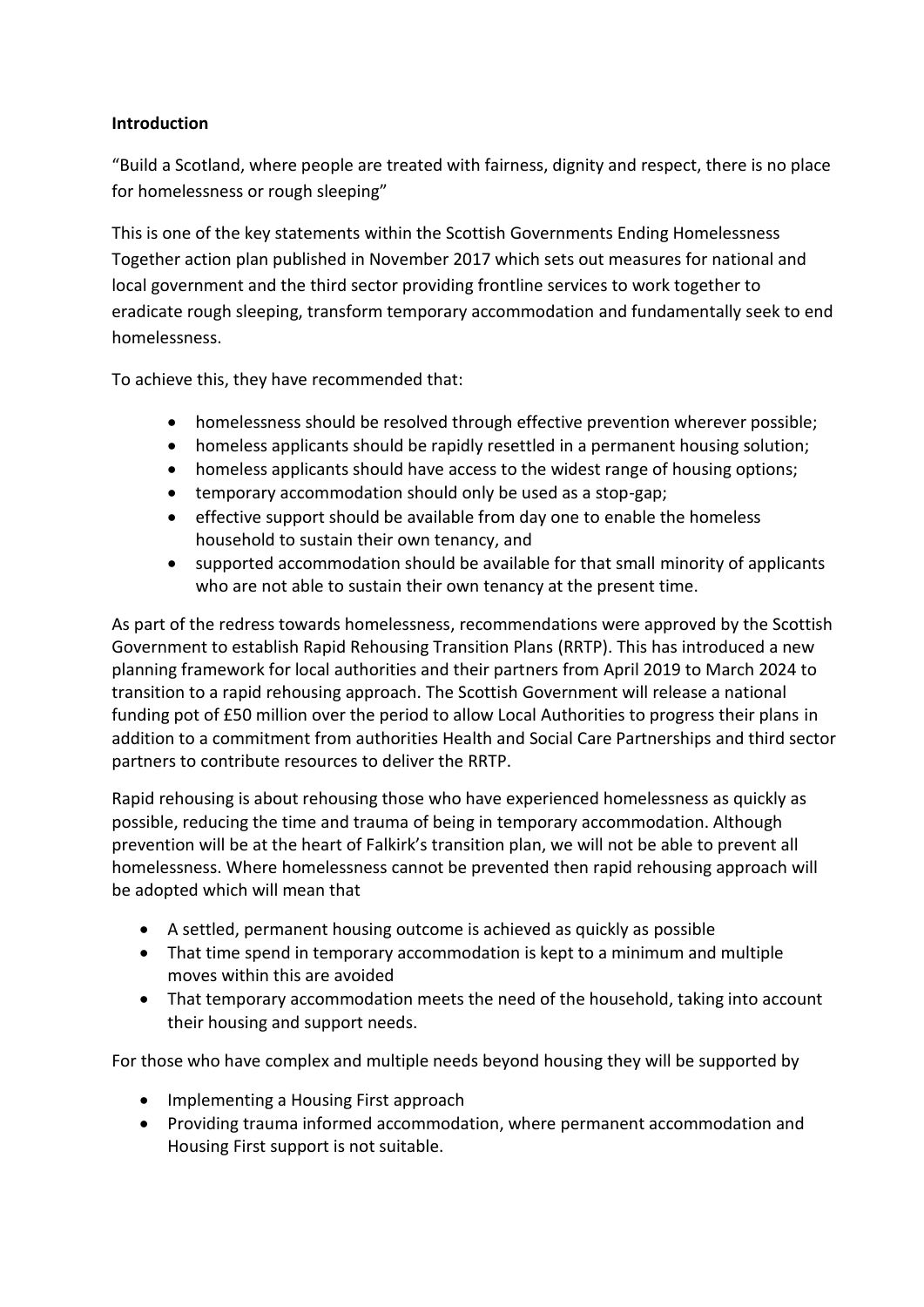# **Falkirk's Rapid Rehousing Plan**

Prevention of homeless will be at the heart of Falkirk's Rapid Rehousing Transition Plan.

# **Why do we need a Rapid Rehousing plan?**

Falkirk's RRTP has been developed taking into consideration the Strategic Outcome Local Delivery (SOLD), the Local Housing Strategy (LHS) and the Strategic Housing Investment Plan (SHIP) over the recommended five year cycle.

What are Falkirk's challenges?

- *Shortfall of affordable accommodation.*  Our Housing Need and Demand Assessment within Falkirk's Local Housing Strategy has identified that we need 219 affordable houses each year to meet demand.
- *Increasing time in temporary accommodation*  The length of time taken to rehouse those who are homeless and we have a statutory duty to rehouse with over half our applicants requiring temporary accommodation there is a demand on our temporary accommodation alongside longer periods spent in temporary accommodation with homeless applicants waiting over 6 months to find a housing solution
- *Increase in the number of children in temporary accommodation*  The number of children housed in temporary accommodation has increase from 71 in March 2017 to 87 in March 2018. This increase is much higher than the national average
- *Increase in rough sleeping*  Double the number of homeless applicants reporting sleeping rough over the last 5 years

### **What does the Rapid Rehousing Plan aim to achieve?**

The core Objectives for our action plan are:

# **1. The prevention of homelessness in the first place**

Prevention will be at the heart of our transition plan as well as reducing recurring homelessness and making any experience of homelessness a singular experience.

### **2. Clear housing support pathways for at risk or who have experienced homelessness**

We will ensure that anyone struggling to maintain or moving into their tenancy for the first time are positively assisted to sustain their tenancies.

We will offer people who have experienced long-term repeated homelessness access to whatever support or treatment is needed in their local community though a Housing First model. This support will be delivered in a flexible and person-centred way to help reduce the risk of another period of homelessness.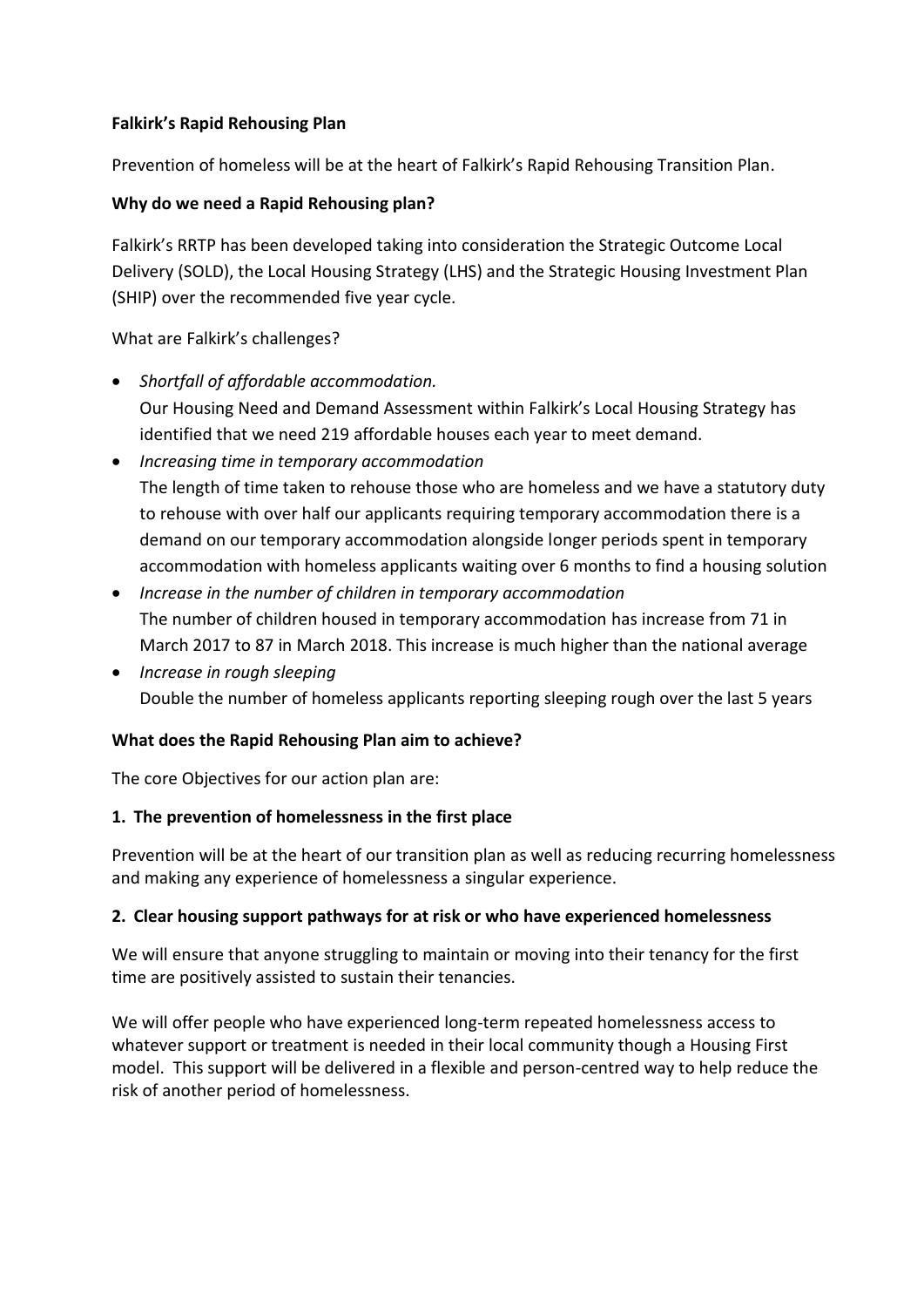#### **3. Increase access to settled accommodation**

In order to increase access to settled accommodation, we will review the impact of our choice based Allocations Policy on people who are at risk of homelessness and in the most housing need. We will adjust our approach to best meet this demand appropriately and therefore reduce the time that any households needs to spend in temporary accommodation.

#### **4. Fit for the future temporary accommodation**

We will continue to ensure that, where temporary accommodation is required, that it is of a suitable standard and that it is used for the shortest time possible, is affordable and that the number of children in temporary accommodation is reduced.

#### **5. Improving the health and wellbeing of those affected by homelessness**

We will enable households to feel at home in their new accommodation by addressing basic needs such as furniture and flooring. We will connect people to local services, primary health care, physical and mental health services, education, cultural and leisure activities, training, volunteering and employment opportunities.

Whilst developing our objectives, we will commit to involving those who have experienced homelessness to help identify barriers, and assist in designing future services and approaches to support resettlement and connect people to their new communities.

#### **Resourcing the RRTP**

As part of the draft RRTP submission to the Scottish Government, Falkirk Council has indicated that an additional £1.6 million will be required over the next five years to deliver our ambitious plan. This funding will help us establish our Housing First Project and provide services that will address the needs of some of our most vulnerable citizens. Our key areas of focus for funding are detailed in the table below.

| <b>RRTP Funding Action</b>                                                                                                                                                                                       | 2019/20 - 2023/24 |              |
|------------------------------------------------------------------------------------------------------------------------------------------------------------------------------------------------------------------|-------------------|--------------|
| Develop an education information programme in secondary schools                                                                                                                                                  | f                 | 40,000.00    |
| Continue to provide housing advice services within Prisons                                                                                                                                                       | f                 | 88,996.72    |
| Develop a Housing First resettlement model ensuring that all partners<br>(housing, offender services, mental health services and substance<br>misuse services) are committed to, and provide appropriate support |                   |              |
| for individuals                                                                                                                                                                                                  | f                 | 911,590.22   |
| Establish a Peer Mentoring Service for a Housing First model                                                                                                                                                     | f                 | 309,231.86   |
| Commit to a permanent resource that identifies and addresses the                                                                                                                                                 |                   |              |
| needs of those sleeping rough and at risk of sleeping rough                                                                                                                                                      | £                 | 325,000.00   |
| <b>Total RRTP Funding Requested</b>                                                                                                                                                                              | f                 | 1,674,818.80 |

Additional Services required to deliver the plan will come from existing resources where service are currently being delivered. We have indicated within our plan that we will review and